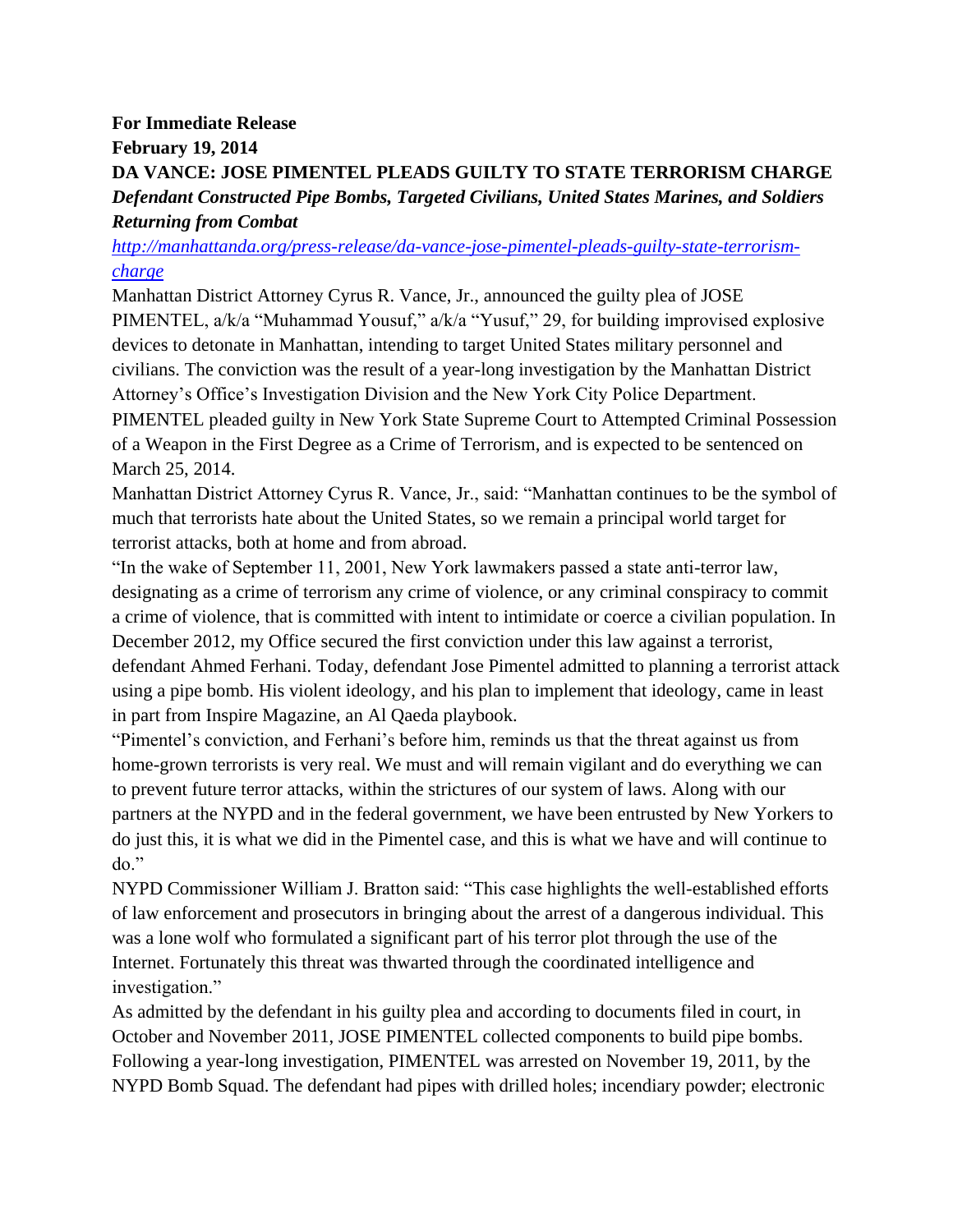circuits that would have been used as ignition devices; clocks; and nails that would have been used to as shrapnel upon explosion. Each of the components seized was proscribed in a step-bystep guide in Al Qaeda's Inspire Magazine on how to make a bomb designed to maximize casualties.

PIMENTEL also maintained his own website that contained links to bomb-making recipes. His website strongly advocated violence against United States citizens and government agencies, including police stations, political facilities, embassies, and airports.

According to documents filed in court, PIMENTEL made the following statements in recorded phone conversations:

• "That is what I really want to get into because it's so cheap and it could do a lot of damage... and then that's something worth going to jail for, you know. Like, if you get caught because you blew up half of a side of a police station." Statement recorded on September 7, 2011.

• "You can just blow up random cars here and there." Statement recorded on September 7, 2011.

• "We really have no excuses as Muslims here, you know, like, as jihadi Muslims in the West, we don't have any excuse for not to be blowing shit up, and being, doing like how we doing bro. At the end of the day, you know what I'm saying, when you can make a bomb with like 20 to 30 to 40 dollars." Statement recorded on October 18, 2011.

• "You know we could just take down a building with that, with one of them joints that we making anyways. All we got to do is put it in the, in the basement." Statement recorded on November 19, 2011.

• "And I was thinking, like, this is what we should do: if we put it, the car has to be facing the direction that we're going to exit. You feel me? That way, as soon as it blows off, blows up, we can just leave. You feel me? And we should put it in a bag that doesn't look too suspicious, like a garbage bag." Statement recorded on November 19, 2011.

In an unrelated case, on March 15, 2013, defendant Ahmed Ferhani was sentenced to 10 years in prison after pleading guilty in New York County Supreme Court to terror-related charges for plotting to bomb synagogues in Manhattan.

Assistant District Attorneys Deborah Hickey, Eli Cherkasky, Sophi Jacobs, John Chiara, Brian Weinberg, and former Assistant District Attorney Brian Fields prosecuted this case, under the supervision of Assistant District Attorney Daniel Brownell, Chief of the Rackets Bureau, and Executive Assistant District Attorney David Szuchman, Chief of the Investigation Division. Trial Preparation Assistants William Arsenault, Kristin Schwam, and Ra'Anaa Samad assisted with the case.

District Attorney Vance thanked NYPD Commissioner William J. Bratton and members of the Intelligence Division and Counter-Terrorism Bureau, including the following individuals: Inspector Paul Mauro, Detective Kevin Branzetti, Detective Sean Foley, Detective Laurence Perkin, former Detective Robert Roloph, and Analyst Ian Rosenberger. District Attorney Vance